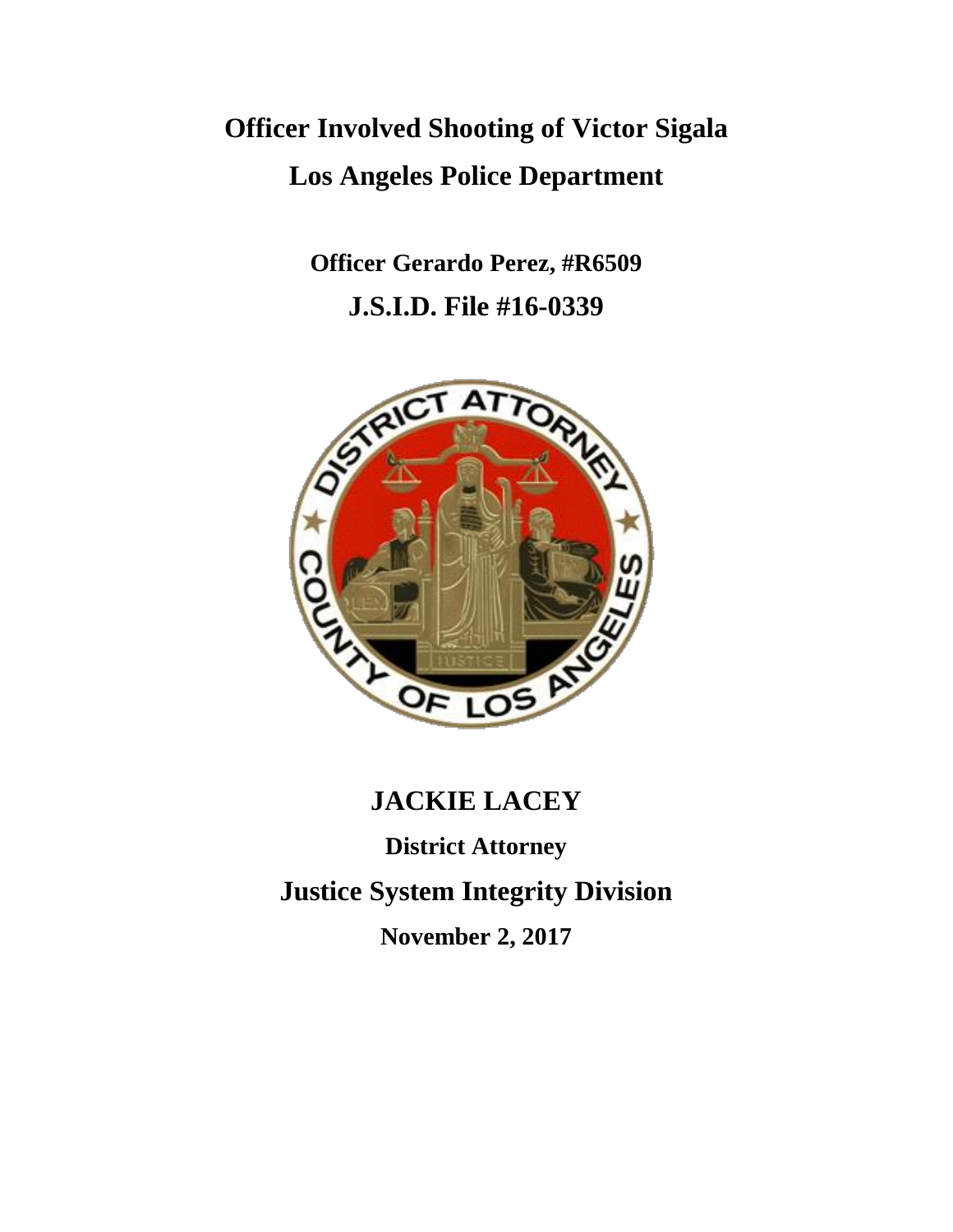#### **MEMORANDUM**

| TO:             | <b>CHIEF JOHN CURLEY</b><br>Covina Police Department<br>444 North Citrus Avenue<br>Covina, California 91723                                                          |  |  |
|-----------------|----------------------------------------------------------------------------------------------------------------------------------------------------------------------|--|--|
|                 | <b>COMMANDER ROBERT A. LOPEZ</b><br>Los Angeles Police Department<br>Force Investigation Division<br>100 W. First Street, Suite 431<br>Los Angeles, California 90012 |  |  |
| FROM:           | <b>JUSTICE SYSTEM INTEGRITY DIVISION</b><br>Los Angeles County District Attorney's Office                                                                            |  |  |
| <b>SUBJECT:</b> | <b>Officer Involved Shooting of Victor Sigala</b><br>J.S.I.D. File #16-0339<br>C.P.D. File #16-19415<br>F.I.D. File #F041-16                                         |  |  |
| DATE:           | November 2, 2017                                                                                                                                                     |  |  |

The Justice System Integrity Division of the Los Angeles County District Attorney's Office has completed its review of the July 6, 2016, fatal shooting of Victor Sigala by Los Angeles Police Department (LAPD) Reserve Officer Gerardo Perez. We have concluded that Officer Perez acted lawfully in self-defense and defense of others.

The District Attorney's Command Center was notified of the shooting at 4:43 p.m. on July 6, 2016. The District Attorney Response Team responded to the location. They were given a briefing regarding the circumstances surrounding the shooting and a walk-through of the scene.

The following analysis is based on investigative reports, firearms analysis reports, photographic evidence and witness statements submitted to this office by Covina Police Department (CPD) Detective Joshua Turner. Officer Perez provided a compelled statement first to LAPD, and then a statement to  $\text{CPD}$ <sup>1</sup>. Both statements were considered in this analysis.

#### **FACTUAL ANALYSIS**

 $\overline{a}$ 

On July 6, 2016, at approximately 3:13 p.m., off-duty LAPD Reserve Officer Gerardo Perez entered the front door of Carl's Jr. located at 573 North Azusa Avenue in the City of Covina. 2 Perez had

<sup>&</sup>lt;sup>1</sup> It is unclear whether the second statement was compelled. Both statements will be treated as compelled statements in this analysis.

<sup>&</sup>lt;sup>2</sup> Perez had retired from the LAPD in good standing, after serving nine years as a police officer. At the time of the shooting, he was a Level II, volunteer reserve officer, assigned to Southeast Division. Level II reserve officers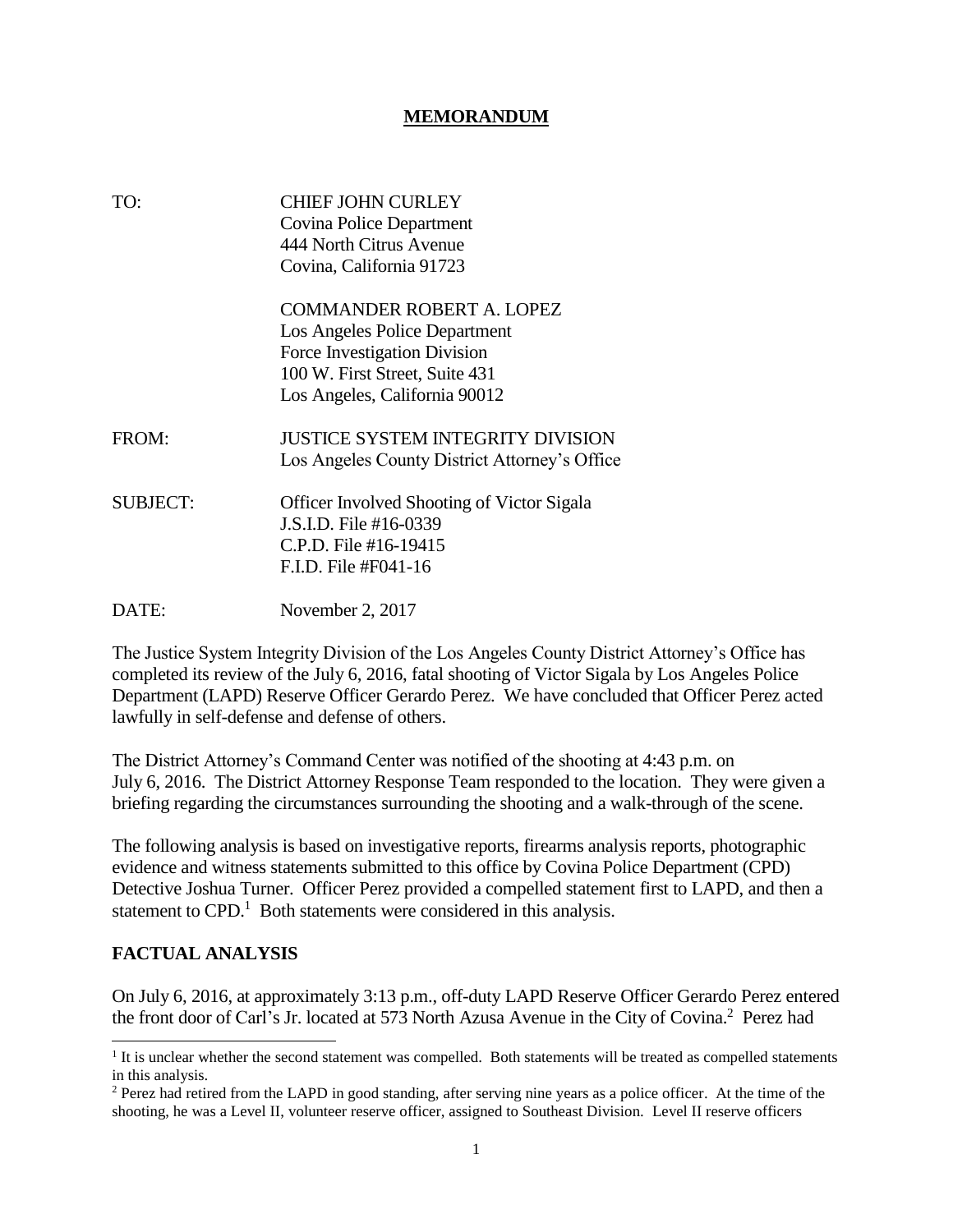been across the street at American Dream Tattoos, having a tattoo applied to his leg.<sup>3</sup> Perez placed his order at the front counter and then stepped aside, into the dining room, to wait for his food. There were customers eating at the tables immediately behind him in the dining room. As Perez was waiting for his order, Victor Sigala approached him.<sup>4</sup> Sigala said to Perez, "Let me borrow your phone."<sup>5</sup>

. 6 Sigala lifted up the front of his shirt, exposing what appeared to be a black handgun in his front waistband, and again asked Perez for his phone.<sup>7</sup> Sigala was approximately three feet away from Perez.

 Perez drew his firearm and shot Sigala three times. Sigala fell to the ground. The employees and patrons of Carl's Jr. began running out of the restaurant. Several children hid inside the bathroom that was located at the rear of the Carl's Jr. dining room.

Perez announced that he was a police officer and yelled for someone to call the police and an ambulance. Perez immediately called 9-1-1, identified himself as an off-duty LAPD officer, and requested police and emergency medical aid. Perez reported the incident and provided a description of Sigala.<sup>8</sup> While speaking to the 9-1-1 operator, Perez continued to point his firearm at Sigala, who was lying on his back with his arms moving around toward his chest and waistband, where the butt of the gun was still visible. Perez was unable to render aid while Sigala continued to move his hands around the area of the gun in his waistband. During this time, an employee asked Perez if she could retrieve the children that were hiding in the bathroom.<sup>9</sup> Perez continued to maintain his cover of Sigala, while the employee escorted the children out of the restaurant through a door located towards the rear of the dining room.<sup>10</sup>

 $\overline{a}$ 

8

9

perform the same functions as regular, full-time police officers. They are armed, uniformed peace officers that work in police vehicles along with full-time officers. Perez was armed with a Glock 23, .40 caliber semiautomatic firearm in a holster concealed in the front waistband of his shorts, under his shirt.

<sup>&</sup>lt;sup>3</sup> At the time of the incident, Perez was wearing a tank top, shorts and baseball cap. His right calf was wrapped in clear saran wrap. He was planning to return to the tattoo shop after lunch for the tattoo to be completed.

<sup>4</sup> Sigala was wearing a blue and white basketball jersey with the name "Wizards" on the front and the number 23 on the front and back side, dark pants and a black baseball cap.

<sup>5</sup> Sigala had a cell phone in his pocket at the time he asked to borrow Perez' phone.

<sup>6</sup> Sigala was a self-admitted, documented Sangra gang member who used the moniker "Lil Dopey."

<sup>7</sup> The subsequent investigation revealed the weapon was an Umarex DX17 BB pistol, with physical characteristics closely similar to a Smith and Wesson M&P 9mm semiautomatic handgun. Surveillance video obtained from Walmart in Covina clearly shows Sigala shoplifting the same type of BB gun at approximately 2:47 p.m. on the same day.

<sup>.</sup> In fact, J was in the dining room at the time of the shooting. J fled as soon as shots were fired and did not remain at the scene to speak with police. He was later apprehended and interviewed. It is unclear what, if any, involvement J had in this incident.

Perez is heard on the 9-1-1 call telling the employee to get the children

out of the restaurant.

 $10$  Carl's Jr. has three public entrance doors. The front double glass doors are on the north side of the restaurant and lead directly to the front counter. There is a single glass door on the west side toward the front of the dining area. There is a second single glass door on the west side that is farther back in the dining room, near the restrooms.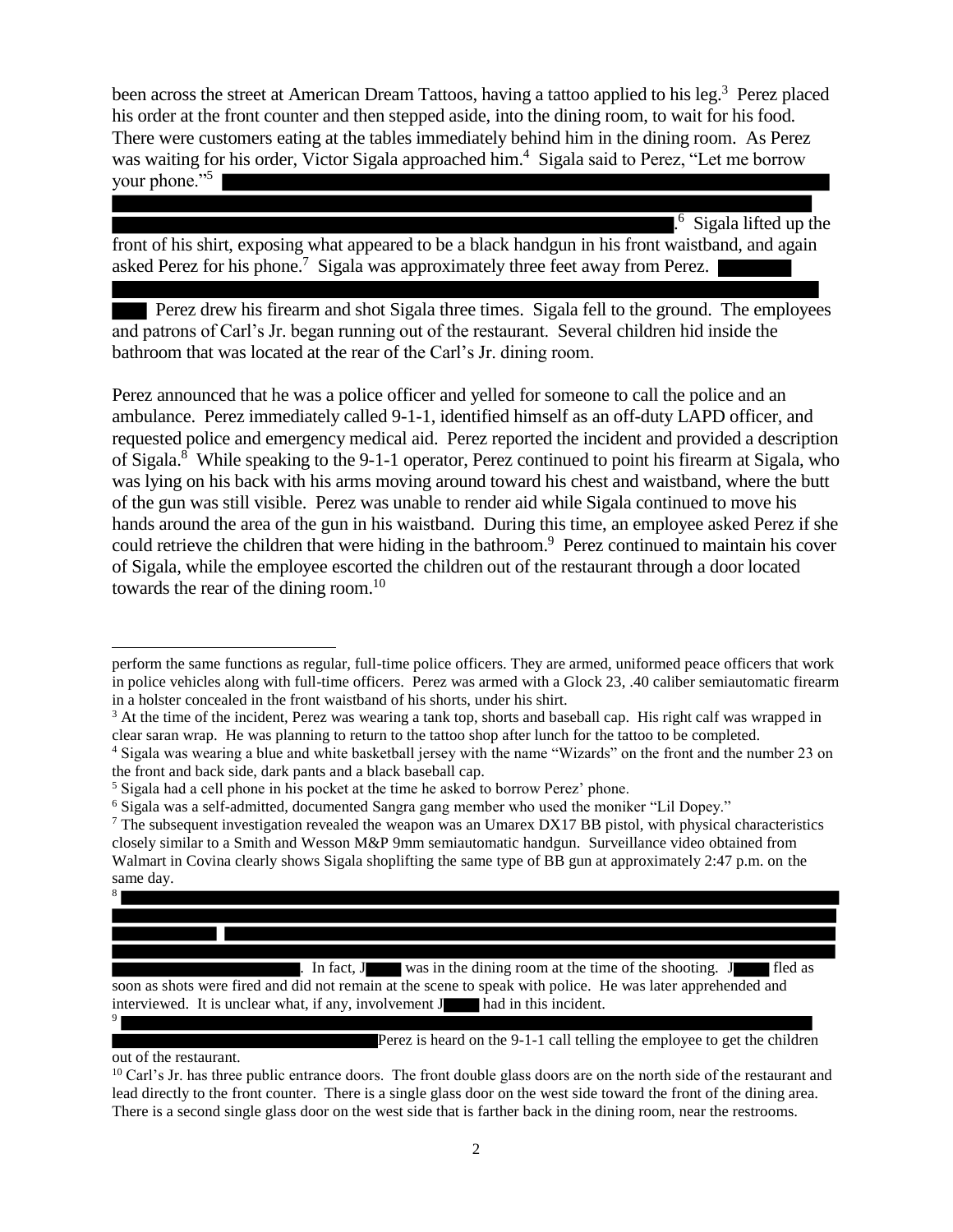At approximately 3:15 p.m., CPD officers arrived at the location. Perez identified himself as an offduty police officer and announced that he had been involved in an officer involved shooting. CPD officers ordered Perez to put his weapon down on the counter and slowly back out of the northern west-facing door. Perez complied and provided the officers with his identification. CPD officers patted down Perez, and asked him to remain outside of the restaurant and away from the ongoing investigation.

Los Angeles County Fire Department rescue personnel were dispatched at 3:16 p.m. and arrived at the location at 3:20 p.m. Upon arrival, they administered advanced life support but observed Sigala had no pulse.<sup>11</sup> Sigala was pronounced dead at 3:20 p.m. An autopsy revealed the cause of death to be multiple gunshot wounds.<sup>12</sup> A toxicology analysis of the chest blood revealed the presence of methamphetamine, amphetamine and marijuana.<sup>13</sup>



*Front entrance of Carl's Jr. on the north side of the building*



 *Photos of the Umarex DX17 BB pistol, cell phone and eyeglasses case recovered from Sigala*

 $\overline{a}$ <sup>11</sup> While rendering aid, paramedics removed a cell phone from Sigala's pants pocket. The phone was booked into evidence by CPD. On August 29, 2017, a CPD evidence technician confirmed it was operational.

 $12$  The autopsy revealed one nonfatal gunshot wound of the right chest, one fatal gunshot wound of the left chest, and one fatal gunshot wound of the mid-back. The medical examiner was unable to identify the sequence of the gunshots.

<sup>&</sup>lt;sup>13</sup> Because amphetamine is a metabolite of methamphetamine, it is unknown whether amphetamine was ingested separately, in addition to methamphetamine, or if it represents the methamphetamine that had metabolized in the body.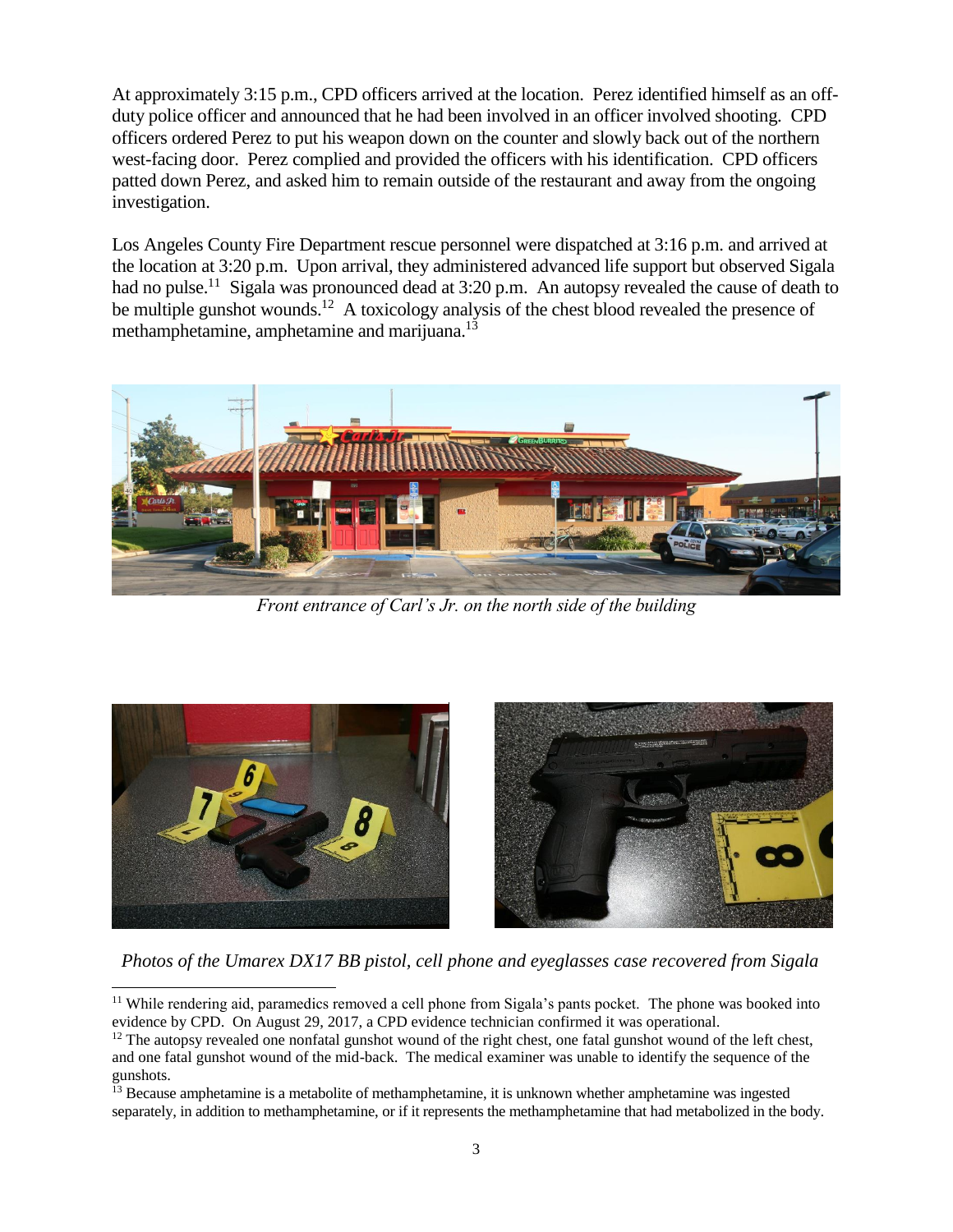# **VIDEO SURVEILLANCE**

There were two surveillance cameras in the front lobby area that provided views of the front counter and drink station. Perez is seen walking into the restaurant, ordering a meal, walking to the drink station and filling up a cup, and then walking around the corner, into the dining room. Less than one minute later, Sigala is seen walking into the restaurant, approaching the front counter and receiving a cup from an employee. Sigala walks over to the drink station, fills the cup and drinks from it. He is then seen walking around the corner into the dining room. A small opening in the wall between the counter area and the dining room provides a partially obscured view of Sigala's upper body and head. Sigala appears to move forward, then back, and then forward. His right arm is seen from behind, bending at the elbow in a manner consistent with the movement of reaching into his waistband. Immediately, he falls back and out of view. Perez is then seen walking into the camera view in the lobby, pointing a gun in the direction of where Sigala fell. In his left hand, Perez is dialing a cell phone which he places up to his ear.

There were other cameras in the dining area of the restaurant. One camera malfunctioned and did not capture the incident. The other camera captured only the back portion of the dining room in the area of the restrooms. After the shooting, children are seen running from the restroom and out of the restaurant. A male adult, later identified as  $B \cup J$ , is seen running out of the west side door.



*Carl's Jr. surveillance video showing Perez at the front counter ordering his food.*



*Perez walking past the drink station and around the corner to wait for his food.*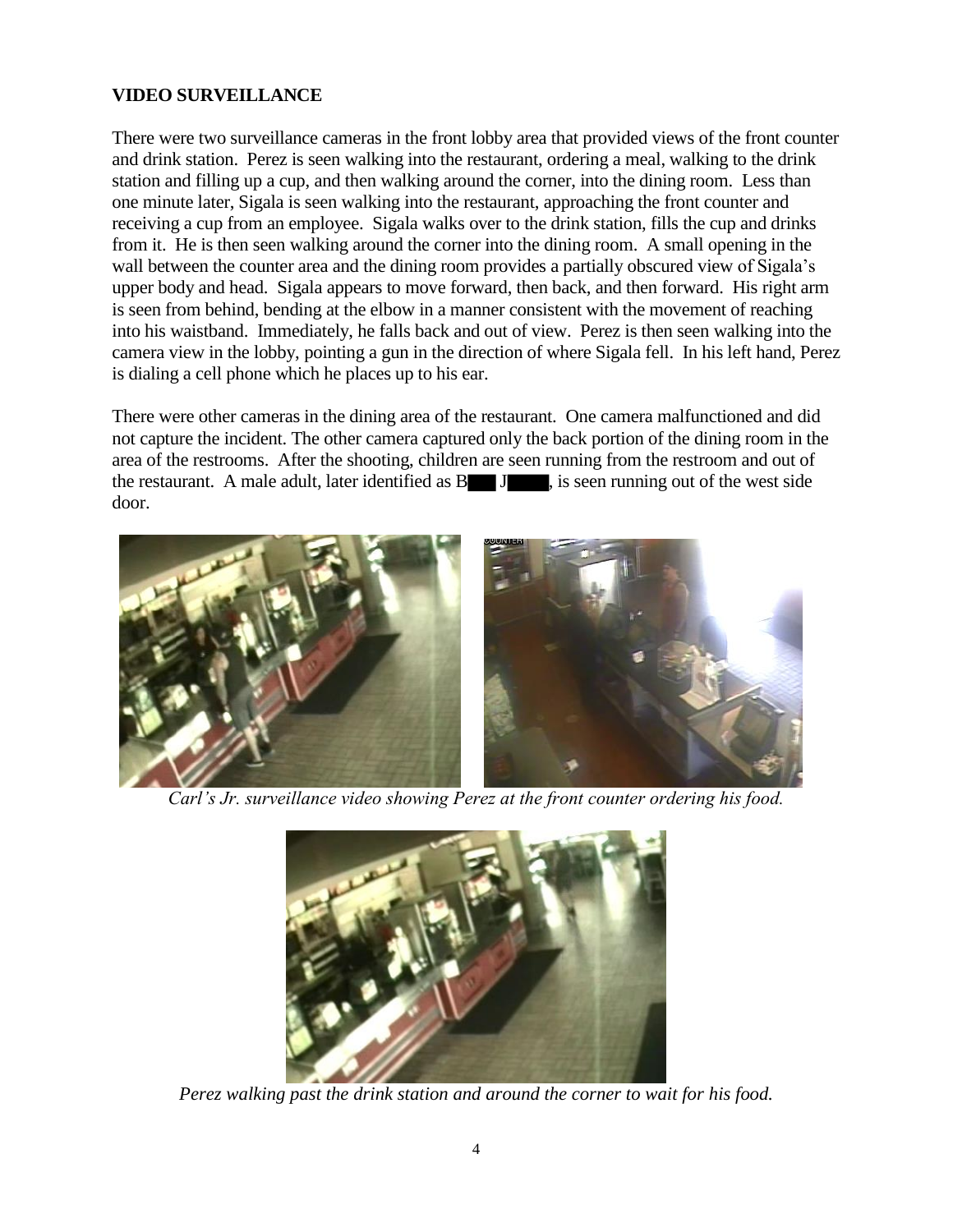

*Sigala receiving a water cup from the cashier*



*Sigala walking around the corner into the dining area*



*Opening in wall between lobby and dining area showing Sigala*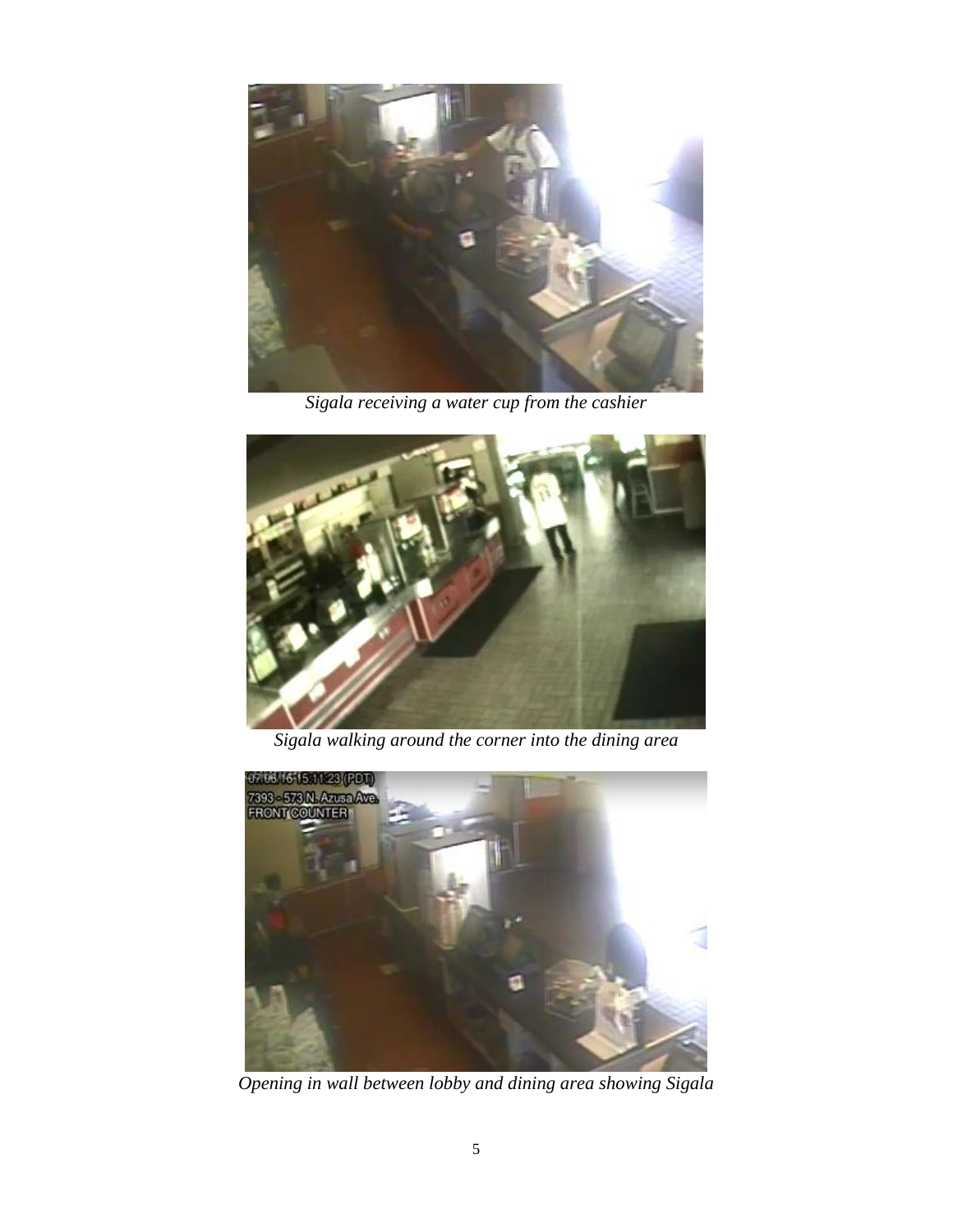

with a backpack, crouching down when shots were fired. He fled to his left.



*Children running to restroom area after shots were fired.*

#### **WITNESS STATEMENTS<sup>14</sup>**

#### Officer Gerardo Perez

l

Unlike private citizens, public sector employees can be forced to submit to questioning regarding the performance of their official duties and, so long as they are not required to waive their privilege against self-incrimination, their refusal to submit to such questioning can result in administrative discipline including termination from public service. *Gardner v. Broderick*

<sup>&</sup>lt;sup>14</sup> Unless otherwise stated, all witnesses were interviewed on the date of the incident.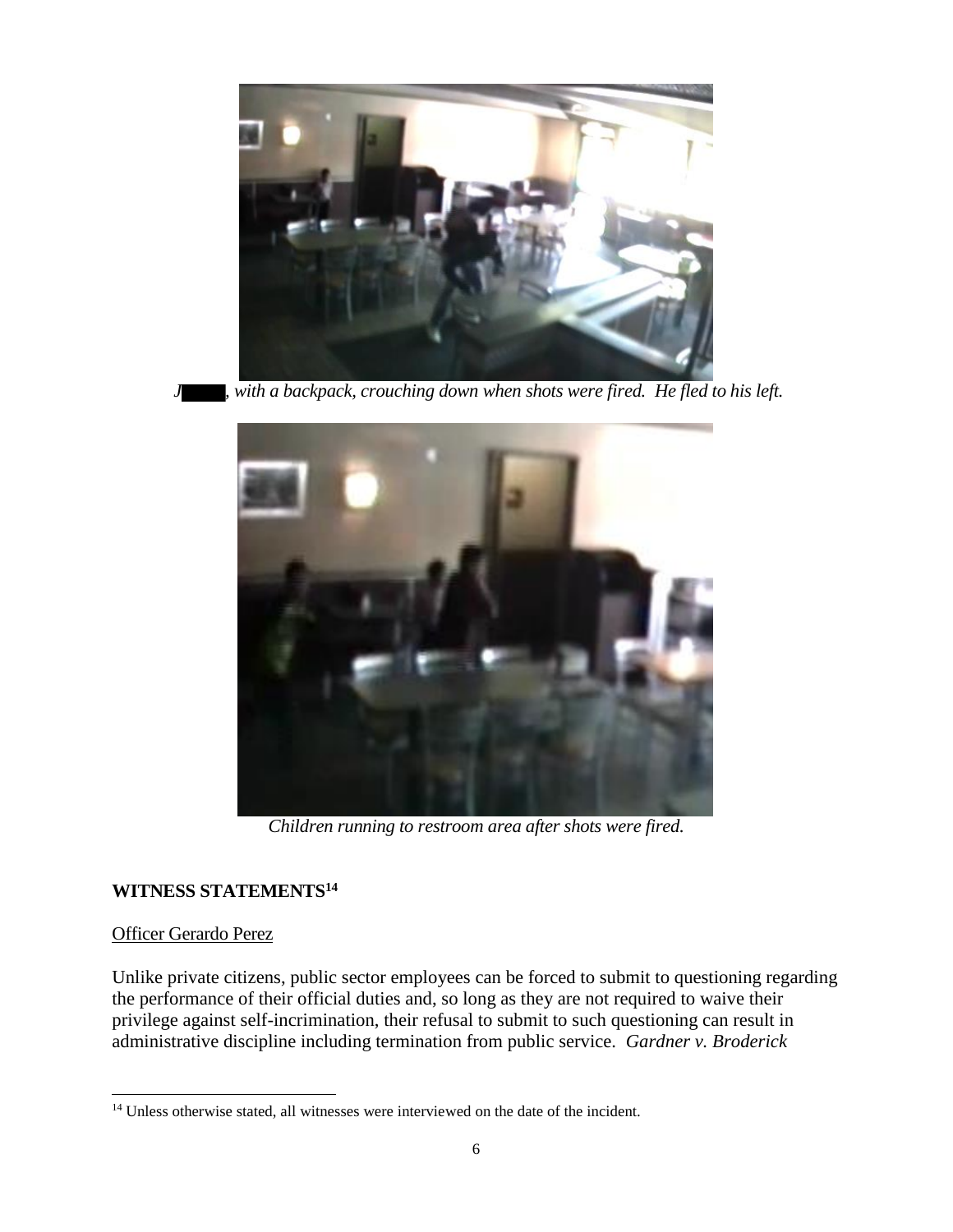(1968) 392 U.S. 273, 278; *Uniformed Sanitation v. City of New York* (1968) 392 U.S. 280, 284- 285.

LAPD orders officers who are involved in an officer involved shooting incident to submit to questioning concerning the performance of their official duties, and ordered Officer Perez to do so in the present case. Perez was interviewed regarding his actions during this officer involved shooting by detectives from LAPD Force Investigation Division on July 6, 2016.

Perez, like any individual, possesses a right under the Fifth Amendment of the United States Constitution to be free from being compelled to give testimony against himself. *Uniformed Sanitation v. City of New York, supra, at 284-285.* Because the LAPD ordered him to answer questions which might expose him to criminal liability, the LAPD compelled Perez to participate in the interview. The effect of this legal compulsion is that Perez' statements cannot be used against him in a criminal proceeding, nor can any material derived from the compelled interview be used against him. *Garrity v. New Jersey* (1967) 385 U.S. 493, 496-497; *Spielbauer v. County*  of Santa Clara (2009) 45 Cal.4<sup>th</sup> 704, 715. Further, because this compelled statement is part of Perez' police personnel file, the statement is confidential and may not be disclosed absent an evidentiary showing and court order. Penal Code section 832.7.

The following is a summary of the audiotaped statements provided by Perez to LAPD and CPD detectives:<sup>15</sup>



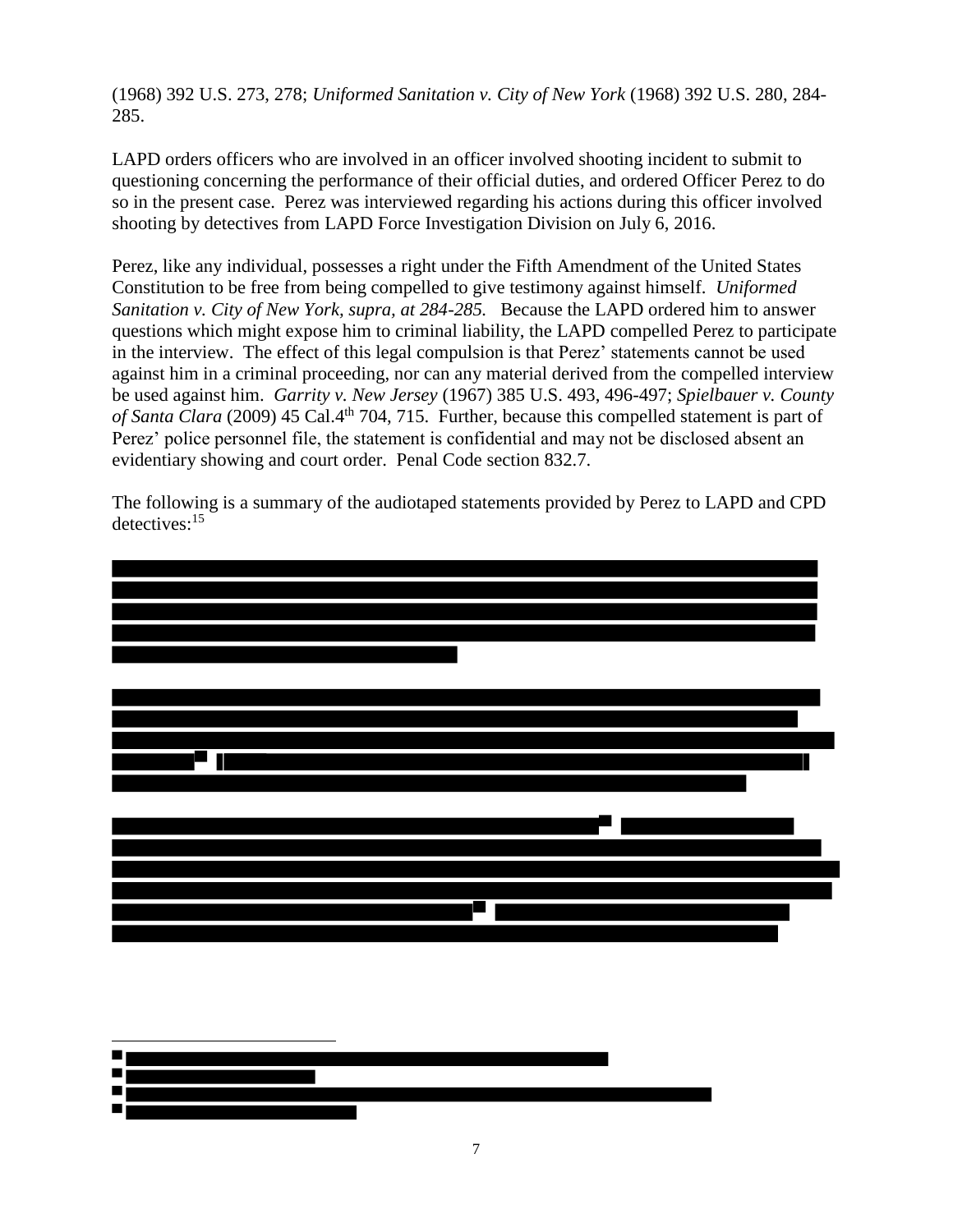Video surveillance shows Sigala entering the restaurant through the front doors on the north side.

 $\overline{\phantom{a}}$ 

|  | <sup>20</sup> Video surveillance shows Sigala approaching the counter and obtaining a water cup but not placing a food order. |  |
|--|-------------------------------------------------------------------------------------------------------------------------------|--|
|  |                                                                                                                               |  |

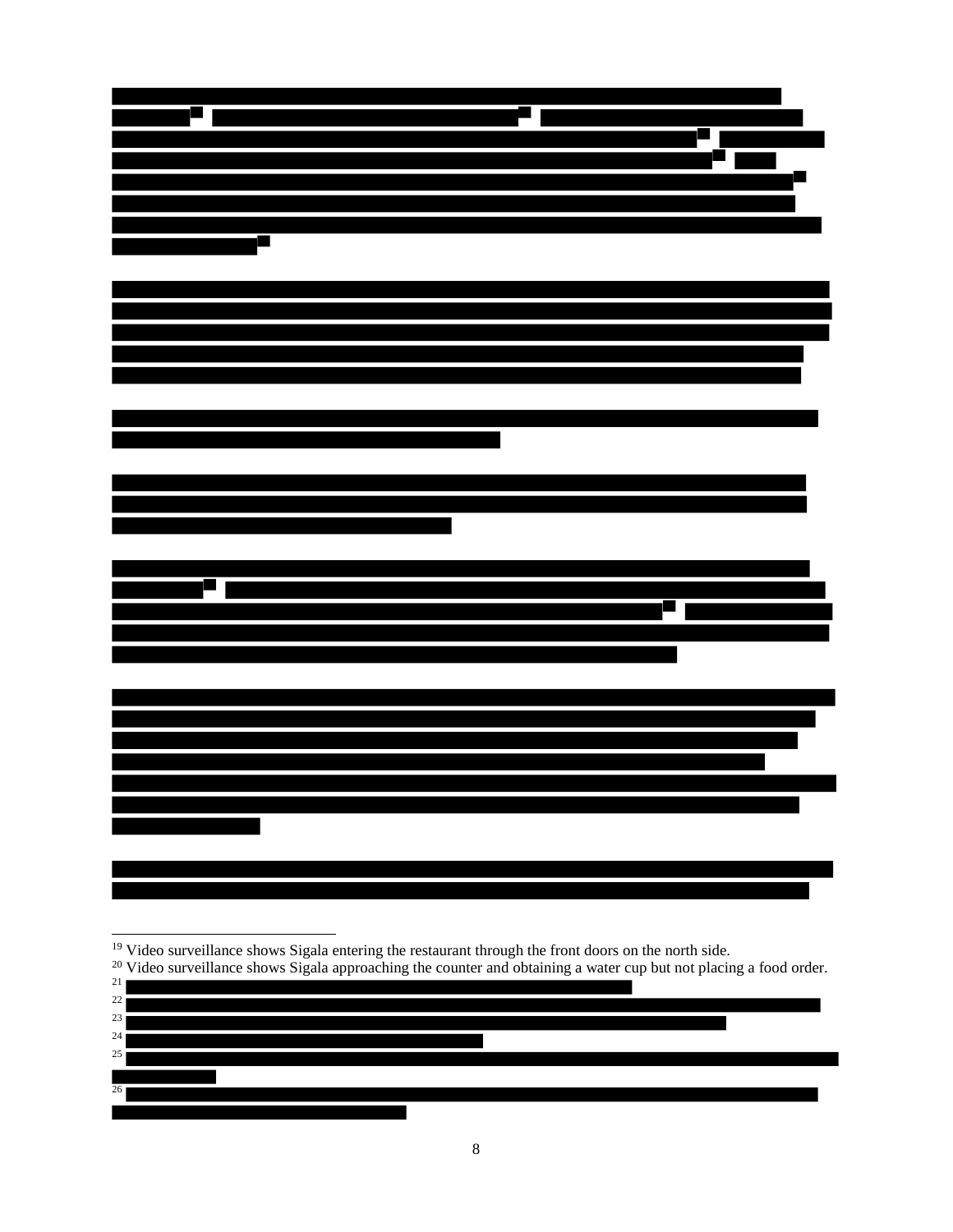

#### $\underline{A}$   $\underline{C}$

 $C$  was working at Carl's Jr. on the date of the incident. At the time of the shooting,  $C$  was on a break and was seated in a booth at the northwest corner of the restaurant. While eating her meal, she was looking out the windows facing the north parking lot area.  $\mathbb{C}$  observed Sigala speaking with J on the sidewalk outside of the front of the restaurant. Both men were smoking cigarettes and J was carrying a backpack. recognized J as being a local transient and a regular customer of Carl's Jr. Sigala and J finished speaking and J walked away eastbound through the parking lot.

Sigala entered the restaurant through the north facing doors and approached the counter where Y L was working. Sigala asked L for a cup of water. L gave Sigala a water cup and he walked over to the drink station.  $\overline{C}$  observed Perez standing next to the ketchup stand, which is adjacent to the counter.<sup>30</sup> It appeared to  $C$  that Perez was waiting for a food order that he had just purchased. Sigala approached Perez and said, "Hey man, can I borrow your phone? I just need to call someone real quick." Perez replied, "No, I work at the tattoo shop across the street. I left it over there."  $C^{\bullet}$  then observed Sigala pull up the front of his jersey, using his right hand, revealing a black gun tucked into the front of his waistband.<sup>31</sup> Sigala said to Perez, "You're gonna give me a tattoo for free." Perez then pulled out a gun and shot Sigala three times. C observed Sigala fall to his right side and onto his back, on the floor.

C observed another employee, F P seated in the first booth near the main entrance doors. P appeared to be very upset.  $C$  stated that Perez pointed his gun at P and

 $\frac{1}{27}$ 

 $^{28}$  A review of the 9-1-1 call indicates that Perez did not mention a second suspect while reporting the shooting. He did, however, report and describe J as a second suspect to the first responding CPD officers. 29

<sup>&</sup>lt;sup>30</sup> The ketchup stand is also next to the drink station.

 $31$  C was not sure what type of gun Sigala had, but believed it to be a real gun.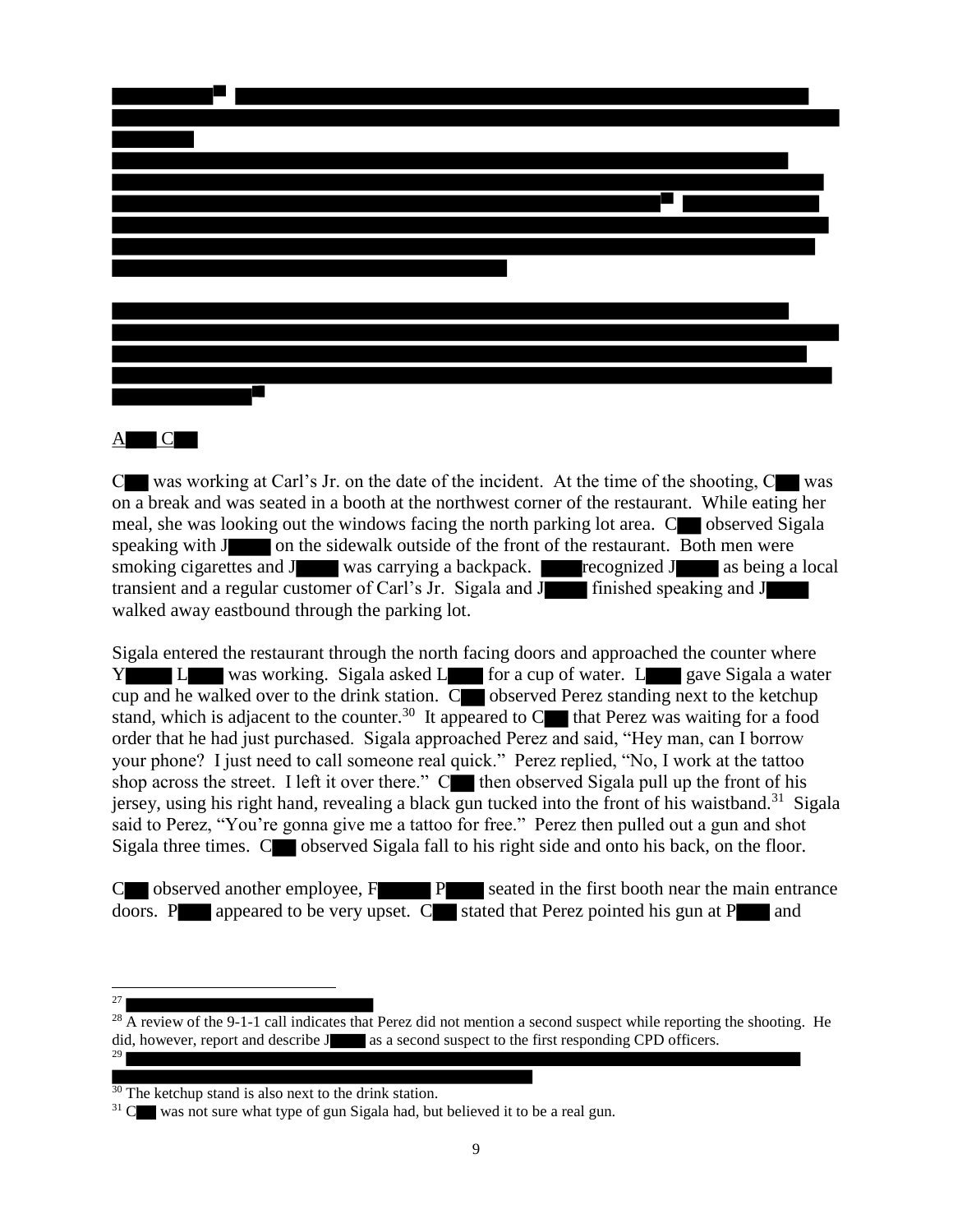yelled, "Shut up."<sup>32</sup> C and other employees ran out of the restaurant to the nail salon located across the parking lot. She told the patrons at the nail salon what happened at Carl's Jr. A woman at the nail salon said, "My kids are inside!" C**row** ran back to Carl's Jr., to the west door. As she approached, Perez opened the door and said, "Call 9-1-1! Call 9-1-1! I am calling 9-1-1 too." C told Perez that there were kids inside the restaurant and he told her to take them out. C located three boys and one girl, ages 7 -17, inside the women's restroom and evacuated them through the southwest door where they were reunited with their parents.<sup>33</sup> During a follow-up interview conducted on July 7, 2016,  $C$  reiterated her statement and added that she believed Sigala intended to rob Perez.

# $F \t P$

P was the manager of the Carl's Jr. restaurant. At the time of the shooting, she was on her lunch break, sitting at the table closest to the north side front doors.  $P$  saw Perez enter the store through the front doors. He ordered something at the register and then walked to the right toward the dining room. He was standing in the dining area, waiting for his order. Sigala then entered the restaurant. P saw Sigala serve himself water from the fountain drink machine. Sigala walked over to Perez and they spoke to each other, but P could not hear the conversation. During the conversation, Sigala lifted up his shirt and  $P$  saw a gun in his waistband. Perez quickly pulled a gun out from an unknown location and shot Sigala.

Passer screamed after hearing the shots. Perez looked in her direction while still holding the gun. She heard Perez say, "Shut up," but she was not sure if he was talking to her or someone else. She heard a male voice yelling to call the police, which may have been Perez' voice. At this time, Perez turned his attention to Sigala, and P ran out of the restaurant through the west door.

# $Y$  L  $^{35}$

l

L was a cashier at Carl's Jr. on the date of the incident. She was in the dining area of the restaurant when Sigala asked her for a cup of water. L went to the register area and gave him a cup. He dispensed his own water at the drink machine. Perez was sitting at a table in the dining area.<sup>36</sup> L walked to one of the dining tables where her manager, P , was seated.  $L$  told P that Sigala's breath smelled like marijuana.

At this time, Sigala turned toward Perez. Sigala asked Perez, "Can I use your phone?" L heard Perez say he worked across the street at the tattoo shop and he left his phone there. Sigala asked Perez if he could have a free tattoo. When he asked for the free tattoo, Sigala lifted the front of his white jersey, exposing what looked like a gun in the waistband. Perez then shot

<sup>&</sup>lt;sup>32</sup> P told investigators that Perez only pointed his gun at Sigala and did not point his gun at her or any other person.

 $33$  The 12-year-old boy was interviewed. He said his female friend was using the restroom. He heard gunshots so he and his brothers ran into the women's restroom to hide until they were evacuated by a Carl's Jr. employee. The boy did not witness the shooting.

<sup>&</sup>lt;sup>34</sup> P was interviewed in Spanish.

<sup>35</sup> L was interviewed in Spanish.

<sup>&</sup>lt;sup>36</sup> This is inconsistent with the video surveillance that shows Perez standing to the right of the counter while he waited for his order.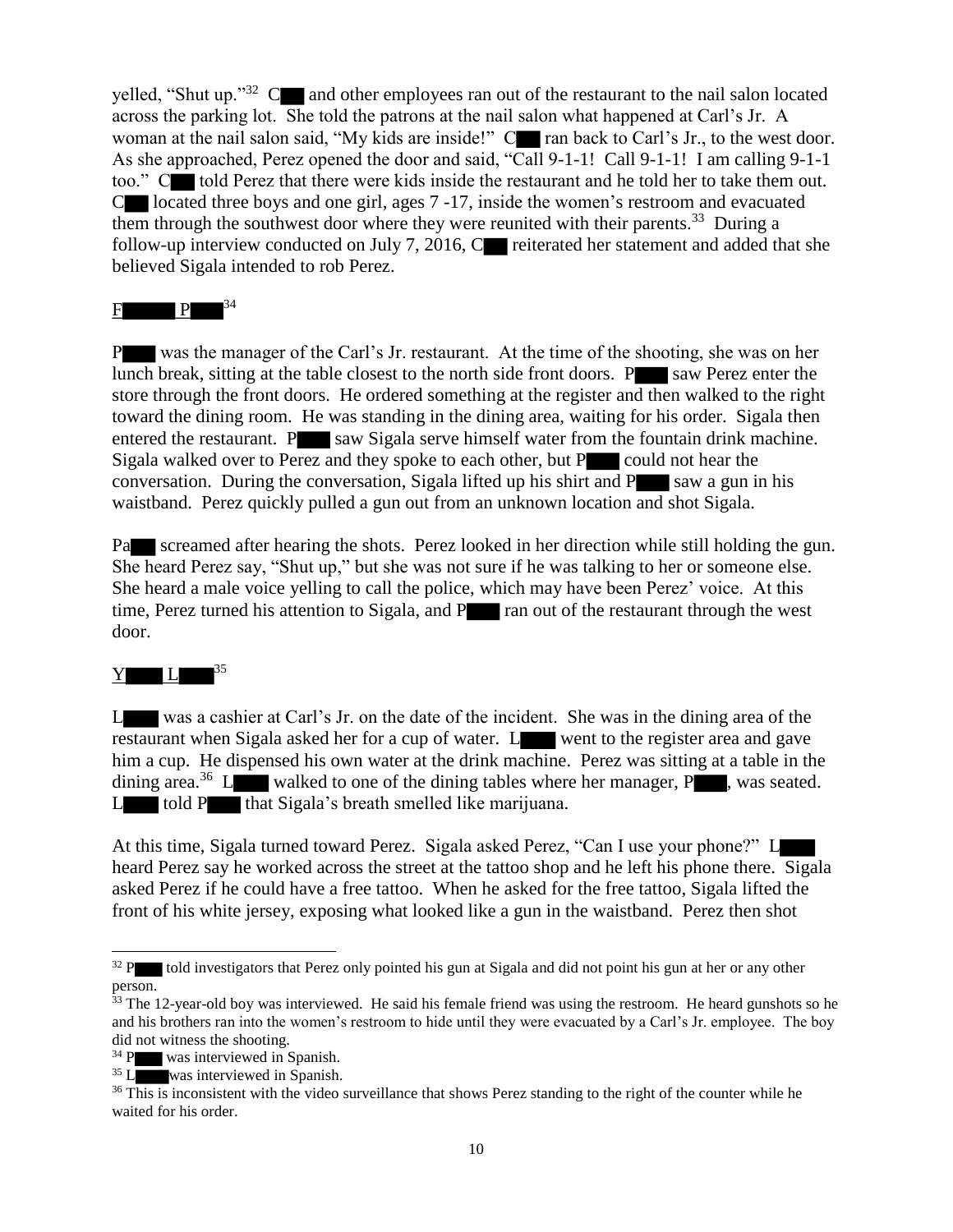Sigala three times and Sigala fell to the floor. After the shots were fired, Perez pointed the gun at P and said, "Shut up."<sup>37</sup> L ran out of the restaurant with P  $\blacksquare$ .

 $M$  M

On July 6, 2016, at approximately 2:52 p.m., M was driving southbound in the 1100 block of West Masline Street.<sup>38</sup> M saw a man standing in the middle of the roadway with a dark colored bicycle between his legs. M z described the man as Hispanic, wearing a white jersey with blue numbers, a blue hat and dark colored jeans. The male had a tattoo under his right eye, "about the size of a quarter."

The man was holding a "black gun" in his right hand and appeared to be hitting it with the palm of his left hand.<sup>39</sup> M drove past the man. Once she reached her residence, she called 9-1-1 and reported her observations. On August 3, 2016, M identified Sigala from the Carl's Jr. surveillance photographs shown to her by investigators.

 $\mathbf{B}$  J

On August 3, 2016, J was arrested by CPD for outstanding warrants and his suspected involvement in this attempted robbery of Officer Perez. J was Mirandized and questioned about this incident. J told investigators he had met Sigala in front of Carl's Jr. prior to the shooting. He said Sigala asked him for a cigarette and they "shot the shit," but denied having a conversation with Sigala. J denied seeing Perez walk into Carl's Jr. J stated that he was inside of the bathroom during the shooting. He said he did not witness the shooting or the circumstances leading up to the shooting.<sup>40</sup>

J initially did not respond to questions about Sigala's pistol. He later stated, "It was like a toy colored gun that he showed me." J said that Sigala was carrying the gun in his waistband and showed it to J as if he were trying to sell it to him. J said he was not interested in buying the gun. He said he thought it was a pellet gun because it was too big to be a real gun.

# **LEGAL ANALYSIS**

l

California law permits the use of deadly force in self-defense or in the defense of others if it reasonably appears to the person claiming the right of self-defense or the defense of others that he or others were in imminent danger of suffering great bodily injury, death, or a "forcible and atrocious crime," including robbery.<sup>41</sup> Penal Code § 197; *People v. Randle* (2005) 35 Cal.4<sup>th</sup> 987, 994

 $37$  P denied that Perez pointed a gun at her.

<sup>&</sup>lt;sup>38</sup> This location is approximately one mile from Carl's Jr.

 $39$  M described this gun as black in color, approximately five to seven inches, that appeared to be a semiautomatic.

<sup>&</sup>lt;sup>40</sup> Video surveillance contradicts this statement. J is seen on the video outside of the restroom at the time of the shooting.

<sup>41</sup> Case law defines "imminent" as "ready to take place, near at hand, or impending." *People v. Lopez* (2011) 2011 Cal.App.Lexis 1300. Robbery is a "forcible and atrocious crime" within the meaning of CALCRIM No. 505. *People v. Ceballos* (1974) 12 Cal.3d 470.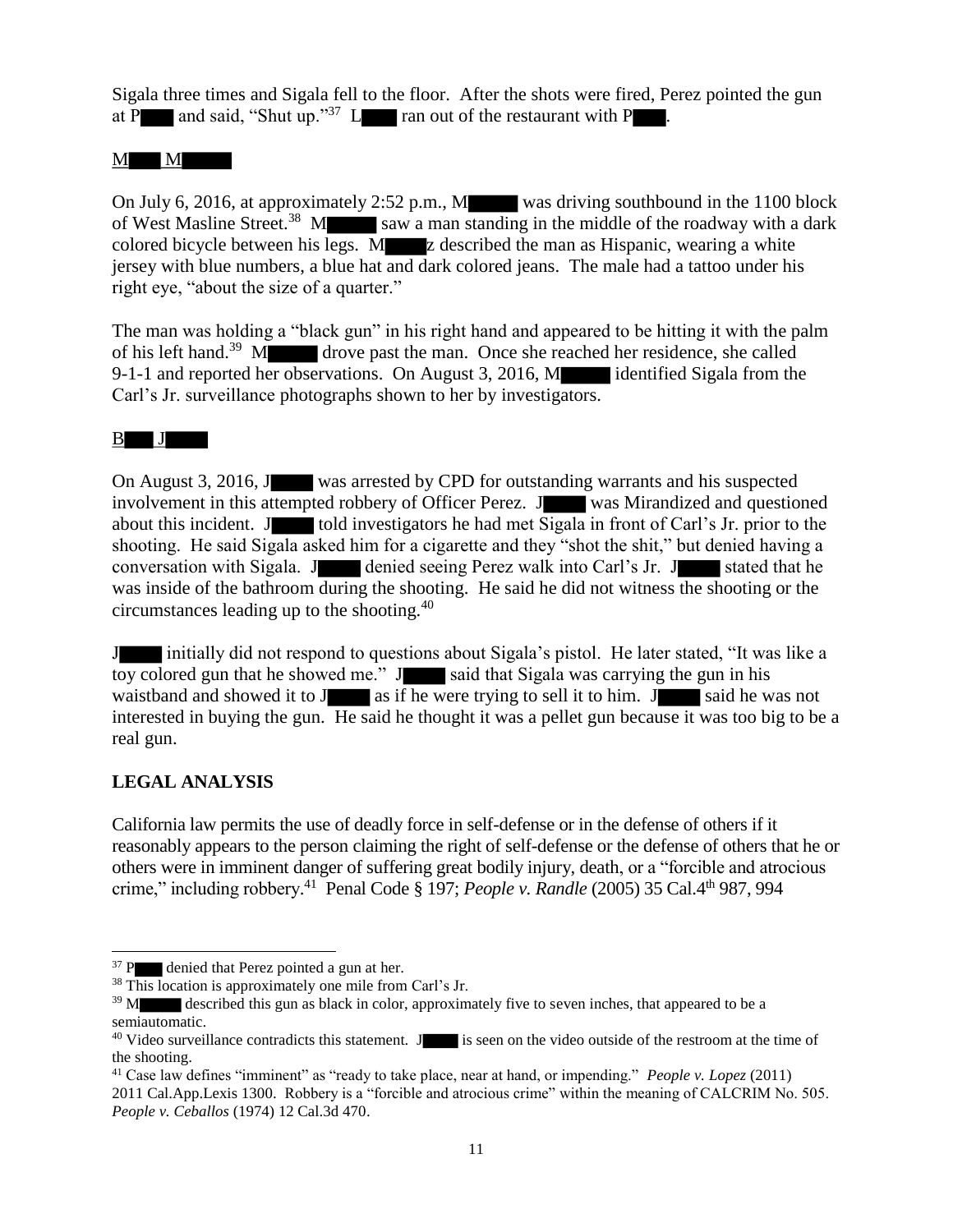(overruled on another ground in *People v. Chun* (2009) 45 Cal.4th 1172, 1201); *People v. Humphrey*  (1996) 13 Cal.4th 1073, 1082; *see also,* CALCRIM No. 505.

Courts have recognized that the displaying of a handgun may constitute personal use of a firearm in the commission of a robbery. In *Alfaro v. McDonald*, the United States District Court for the Eastern District of California held the showing of a gun inside a pocket, partially covered by a shirt, constituted personal use of a firearm during a robbery. 2012 U.S. Dist. LEXIS 94595. Sigala's conduct of raising his shirt to display the firearm in his waistband, combined with his repeatedly asking for Perez' cell phone in a demanding tone, is analogous to the facts in *Alfaro*, where the court found sufficient evidence of robbery with personal use of a handgun, even when the gun is not removed from the pocket, or in this case, the waistband.<sup>42</sup>

The right of self-defense is the same whether the danger is real or apparent. If a person acted from reasonable and honest convictions he cannot be held criminally responsible for a mistake in the actual extent of the danger, when other reasonable men would alike have been mistaken. *People v. Jackson* (1965) 233 Cal.App.2d 639. In protecting himself or another, a person may use all force which he believes reasonably necessary and which would appear to a reasonable person, in the same or similar circumstances, to be necessary to prevent injury which appears to be imminent. See also, CALCRIM Nos. 505 and 3470.

The "reasonableness of a particular use of force must be judged from the perspective of a reasonable officer on the scene, rather than with the 20/20 vision of hindsight. The calculus of reasonableness must embody allowance for the fact that police are often forced to make split-second judgments – in circumstances that are tense, uncertain, and rapidly evolving – about the amount of force that is necessary in a particular situation." The reasonableness of the force used "requires careful attention to the facts and circumstances" of the particular incident. *Graham v. Connor* (1989) 490 U.S. 386, 396-397. "[T]hus, under *Graham*, we must avoid substituting our personal notions of proper police procedure for the instantaneous decision of the officer at the scene. We must never allow the theoretical, sanitized world of our imagination to replace the dangerous and complex world that policemen face every day. What constitutes 'reasonable' action may seem quite different to someone facing a possible assailant than to someone analyzing the question at leisure." *Smith v. Freland* (6<sup>th</sup> Cir. 1992) 954 F.2d 343, 347.<sup>43</sup>

# **CONCLUSION**

 $\overline{\phantom{a}}$ 

The evidence examined in this investigation shows that Victor Sigala, a documented gang member, walked into Carl's Jr., armed with a realistic looking BB gun, that he had stolen less than thirty minutes before. Sigala was not at the restaurant to order food. He drank a cup of water and then singled-out Perez,

 $42$  The personal use enhancement would not apply to a BB gun; however, this case is illustrative of the courts' recognition that a handgun, displayed but not pointed at a victim, is a credible threat.

<sup>&</sup>lt;sup>43</sup> Although Perez was off-duty at the time of the shooting, his actions in assessing the threat and taking action appear to have been guided by the training and experience he received as a police officer.